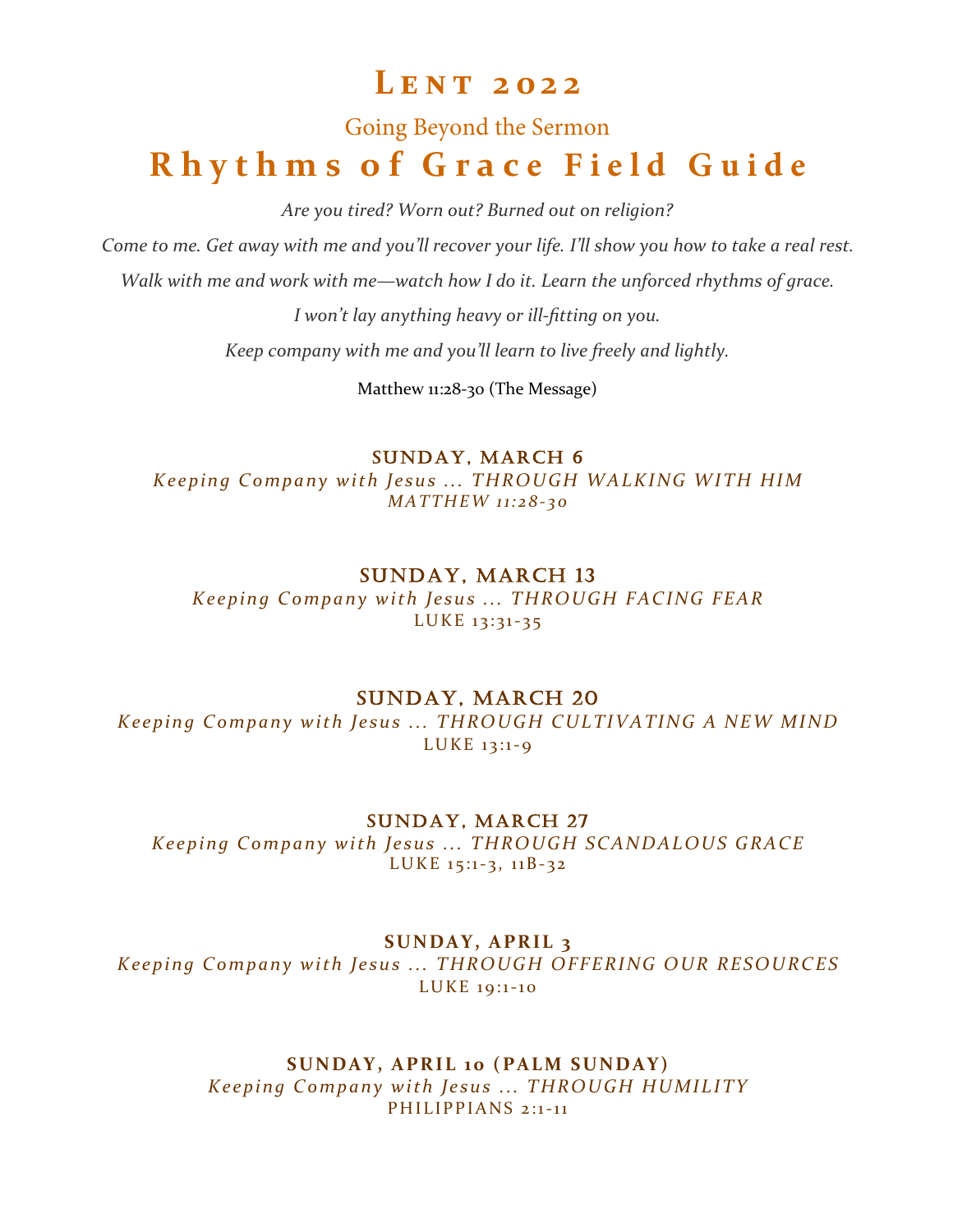#### **MARCH 6** KEEPING COMPANY WITH JESUS… By Peter Johns **THROUGH WALKNG WITH HIM**

## **Scripture: Matthew 11: 28-30 and Psalm 1: 1-2**

*Come to me, all you that are weary and are carrying heavy burdens, and I will give you rest. Take my yoke upon you, and learn from me; for I am gentle and humble in heart, and you will find rest for your souls. For my yoke is easy, and my burden is light.*

*Happy are those who do not follow the advice of the wicked, or take the path that sinners tread, or sit in the seat of scoffers; but their delight is in the law of the Lord, and on his law they meditate day and night.*

**Reflection:** Growing up, my relationship with the Bible was to see the text as something to be dissected. Break it down into its constituent parts (using a Greek or Hebrew Lexicon), parse every syllable for its meaning, and then reassemble it into the already pre-approved interpretation. The problem with dissection is that it kills whatever is being cut apart.

I was in my thirties when I first encountered a different approach to scripture, one that encouraged meditation and brought the scripture alive to me, a practice that had existed for centuries but one that I had never been taught as it was outside of the particular denominational traditions in which I grew up. This practice is called *Lectio Divina* which translates as *"divine reading".*

The writer of Hebrews says that the word of God is alive and active. In *Lectio Divina* I am listening for the voice of God as I read the word of God. God's Spirit interacts with my spirit. This practice may lead me deeper into Bible study, but the aim is simply to listen to God in the present moment. To read not for information, but for formation, to allow God's Spirit to guide my reflection.

#### **Spiritual Practice: Lectio Divina**

I typically will sit somewhere quiet, spend a few moments paying attention to my breath to help me come to stillness, and then begin. I find using a fairly short passage - three or four sentences, is helpful. **The four traditional movements of** *Lectio Divina are as follows:*

*Read:* Slowly read a passage of scripture. As you do, listen for a word or a phrase that seems to grab your attention. Listen for the words that draw you in, trusting that God's Spirit is gently leading you.

**Reflect:** Read the passage a second time, and meditate on the word or phrase. Ask yourself "How does this word or phrase intersect with my life at the moment? What is God saying to me here through this text?"

*Respond:* Read the text a third time. Talk to God about what you are hearing. Ask yourself 'What kind of response do I need to make to God from what God is saying to me?'

**Rest:** On this final reading simply be still. Try and let yourself rest in God's presence, trusting that God's Spirit is working within you.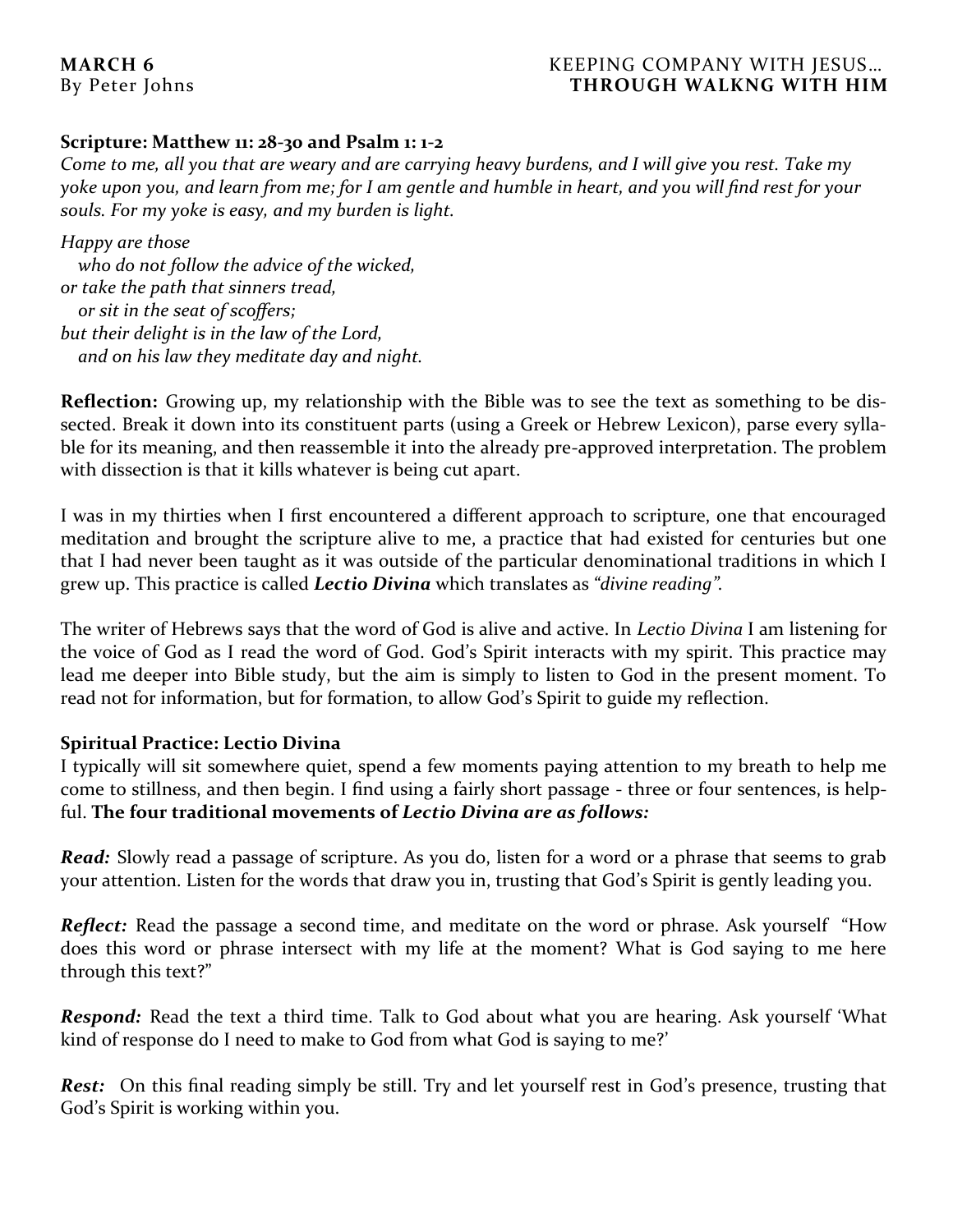#### GOING BEYOND THE SERMON GOING AND RHYTHMS OF GRACE

In my life God has frequently surprised me during Lectio Divina and it has helped me connect with the Bible in a deeper way.

"We have to learn to hear on every level at once if we are really to become whole.

The problem is that most of us are deaf in at least one ear.

We have to learn to listen to Scripture.

And we have to learn to listen to life around us." — Joan Chittister

Using one of the scriptures on the top of the previous page, try using the process of *lectio divina* with Use the space below to record your experience.

What word or phrase caught your attention?

How does the word or phrase intersect with your life today? Why do you think that word stood out to you?

\_\_\_\_\_\_\_\_\_\_\_\_\_\_\_\_\_\_\_\_\_\_\_\_\_\_\_\_\_\_\_\_\_\_\_\_\_\_\_\_\_\_\_\_\_\_\_\_\_\_\_\_\_\_\_\_\_\_\_\_\_\_\_\_\_\_\_\_\_\_\_\_\_\_\_\_\_\_\_\_\_\_\_\_\_\_\_\_\_ \_\_\_\_\_\_\_\_\_\_\_\_\_\_\_\_\_\_\_\_\_\_\_\_\_\_\_\_\_\_\_\_\_\_\_\_\_\_\_\_\_\_\_\_\_\_\_\_\_\_\_\_\_\_\_\_\_\_\_\_\_\_\_\_\_\_\_\_\_\_\_\_\_\_\_\_\_\_\_\_\_\_\_\_\_\_\_\_\_ \_\_\_\_\_\_\_\_\_\_\_\_\_\_\_\_\_\_\_\_\_\_\_\_\_\_\_\_\_\_\_\_\_\_\_\_\_\_\_\_\_\_\_\_\_\_\_\_\_\_\_\_\_\_\_\_\_\_\_\_\_\_\_\_\_\_\_\_\_\_\_\_\_\_\_\_\_\_\_\_\_\_\_\_\_\_\_\_\_

\_\_\_\_\_\_\_\_\_\_\_\_\_\_\_\_\_\_\_\_\_\_\_\_\_\_\_\_\_\_\_\_\_\_\_\_\_\_\_\_\_\_\_\_\_\_\_\_\_\_\_\_\_\_\_\_\_\_\_\_\_\_\_\_\_\_\_\_\_\_\_\_\_\_\_\_\_\_\_\_\_\_\_\_\_\_\_\_\_ \_\_\_\_\_\_\_\_\_\_\_\_\_\_\_\_\_\_\_\_\_\_\_\_\_\_\_\_\_\_\_\_\_\_\_\_\_\_\_\_\_\_\_\_\_\_\_\_\_\_\_\_\_\_\_\_\_\_\_\_\_\_\_\_\_\_\_\_\_\_\_\_\_\_\_\_\_\_\_\_\_\_\_\_\_\_\_\_\_ \_\_\_\_\_\_\_\_\_\_\_\_\_\_\_\_\_\_\_\_\_\_\_\_\_\_\_\_\_\_\_\_\_\_\_\_\_\_\_\_\_\_\_\_\_\_\_\_\_\_\_\_\_\_\_\_\_\_\_\_\_\_\_\_\_\_\_\_\_\_\_\_\_\_\_\_\_\_\_\_\_\_\_\_\_\_\_\_\_

\_\_\_\_\_\_\_\_\_\_\_\_\_\_\_\_\_\_\_\_\_\_\_\_\_\_\_\_\_\_\_\_\_\_\_\_\_\_\_\_\_\_\_\_\_\_\_\_\_\_\_\_\_\_\_\_\_\_\_\_\_\_\_\_\_\_\_\_\_\_\_\_\_\_\_\_\_\_\_\_\_\_\_\_\_\_\_\_\_\_\_\_\_\_\_\_\_

What do you think God is saying to you through this word?

#### **Prayer:**

*Healer of my Soul, open my eyes and open my ears to receive the word you have for me.* 

*Amen.*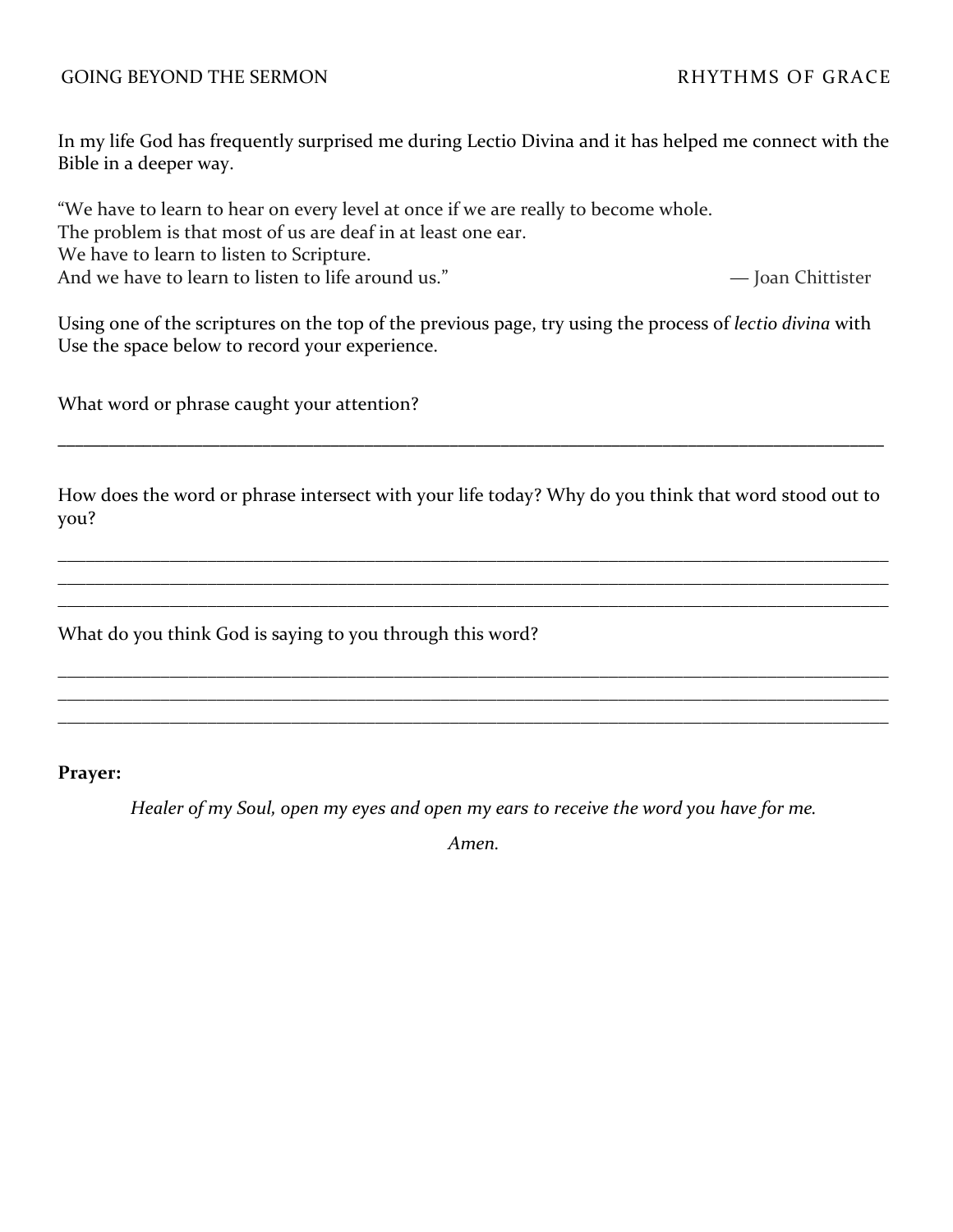# **MARCH 13** KEEPING COMPANY WITH JESUS... By Tammy Heinrich **THROUGH FACING FEAR**

### **Scripture: Luke 13: 31-35**

At that very hour some Pharisees came and said to him, "Get away from here, for Herod wants to kill you." <sup>32</sup> He said to them, "Go and tell that fox for me, 'Listen, I am casting out demons and performing cures today and tomorrow, and on the third day I finish my work. <sup>33</sup>Yet today, tomorrow, and the next day I must be on my way, because it is impossible for a prophet to be killed outside of Jerusalem.' <sup>34</sup> Jerusalem, Jerusalem, the city that kills the prophets and stones those who are sent to it! How often have I desired to gather your children together as a hen gathers her brood under her wings, and you were not willing! <sup>35</sup> See, your house is left to you. And I tell you, you will not see me until the time comes when you say, 'Blessed is the one who comes in the name of the Lord.'"

\_\_\_\_\_\_\_\_\_\_\_\_\_\_\_\_\_\_\_\_\_\_\_\_\_\_\_\_\_\_\_\_\_\_\_\_\_\_\_\_\_\_\_\_\_\_\_\_\_\_\_\_\_\_\_\_\_\_\_\_\_\_\_\_\_\_\_\_\_\_\_\_\_\_\_\_\_\_\_\_\_\_\_\_\_\_\_\_ \_\_\_\_\_\_\_\_\_\_\_\_\_\_\_\_\_\_\_\_\_\_\_\_\_\_\_\_\_\_\_\_\_\_\_\_\_\_\_\_\_\_\_\_\_\_\_\_\_\_\_\_\_\_\_\_\_\_\_\_\_\_\_\_\_\_\_\_\_\_\_\_\_\_\_\_\_\_\_\_\_\_\_\_\_\_\_\_

\_\_\_\_\_\_\_\_\_\_\_\_\_\_\_\_\_\_\_\_\_\_\_\_\_\_\_\_\_\_\_\_\_\_\_\_\_\_\_\_\_\_\_\_\_\_\_\_\_\_\_\_\_\_\_\_\_\_\_\_\_\_\_\_\_\_\_\_\_\_\_\_\_\_\_\_\_\_\_\_\_\_\_\_\_\_\_\_ \_\_\_\_\_\_\_\_\_\_\_\_\_\_\_\_\_\_\_\_\_\_\_\_\_\_\_\_\_\_\_\_\_\_\_\_\_\_\_\_\_\_\_\_\_\_\_\_\_\_\_\_\_\_\_\_\_\_\_\_\_\_\_\_\_\_\_\_\_\_\_\_\_\_\_\_\_\_\_\_\_\_\_\_\_\_\_\_

\_\_\_\_\_\_\_\_\_\_\_\_\_\_\_\_\_\_\_\_\_\_\_\_\_\_\_\_\_\_\_\_\_\_\_\_\_\_\_\_\_\_\_\_\_\_\_\_\_\_\_\_\_\_\_\_\_\_\_\_\_\_\_\_\_\_\_\_\_\_\_\_\_\_\_\_\_\_\_\_\_\_\_\_\_\_\_\_ \_\_\_\_\_\_\_\_\_\_\_\_\_\_\_\_\_\_\_\_\_\_\_\_\_\_\_\_\_\_\_\_\_\_\_\_\_\_\_\_\_\_\_\_\_\_\_\_\_\_\_\_\_\_\_\_\_\_\_\_\_\_\_\_\_\_\_\_\_\_\_\_\_\_\_\_\_\_\_\_\_\_\_\_\_\_\_\_

#### **Questions for Reflection:**

How would you describe the reaction Jesus has to learning that his life may be in danger?

What do you suppose allows him to respond in such a calm, unaffected manner?

How would you describe the priorities of Jesus? How are they different from those around him?

# **Spiritual Practice: Fasting from Social Media / Network News**

The purpose of fasting is to deny ourselves a basic need. It is meant to allow us an experience of solidarity with the sufferings of Jesus; and to remind us that our relationship with Jesus takes precedence over our physical needs and the material world. The following guidelines are meant to help you as you "fast" this week.

\_\_\_\_\_\_\_\_\_\_\_\_\_\_\_\_\_\_\_\_\_\_\_\_\_\_\_\_\_\_\_\_\_\_\_\_\_\_\_\_\_\_\_\_\_\_\_\_\_\_\_\_\_\_\_\_\_\_\_\_\_\_\_\_\_\_\_\_\_\_\_\_\_\_\_\_\_\_\_\_\_\_\_\_\_\_\_\_ \_\_\_\_\_\_\_\_\_\_\_\_\_\_\_\_\_\_\_\_\_\_\_\_\_\_\_\_\_\_\_\_\_\_\_\_\_\_\_\_\_\_\_\_\_\_\_\_\_\_\_\_\_\_\_\_\_\_\_\_\_\_\_\_\_\_\_\_\_\_\_\_\_\_\_\_\_\_\_\_\_\_\_\_\_\_\_\_

\_\_\_\_\_\_\_\_\_\_\_\_\_\_\_\_\_\_\_\_\_\_\_\_\_\_\_\_\_\_\_\_\_\_\_\_\_\_\_\_\_\_\_\_\_\_\_\_\_\_\_\_\_\_\_\_\_\_\_\_\_\_\_\_\_\_\_\_\_\_\_\_\_\_\_\_\_\_\_\_\_\_\_\_\_\_\_\_ \_\_\_\_\_\_\_\_\_\_\_\_\_\_\_\_\_\_\_\_\_\_\_\_\_\_\_\_\_\_\_\_\_\_\_\_\_\_\_\_\_\_\_\_\_\_\_\_\_\_\_\_\_\_\_\_\_\_\_\_\_\_\_\_\_\_\_\_\_\_\_\_\_\_\_\_\_\_\_\_\_\_\_\_\_\_\_\_

\_\_\_\_\_\_\_\_\_\_\_\_\_\_\_\_\_\_\_\_\_\_\_\_\_\_\_\_\_\_\_\_\_\_\_\_\_\_\_\_\_\_\_\_\_\_\_\_\_\_\_\_\_\_\_\_\_\_\_\_\_\_\_\_\_\_\_\_\_\_\_\_\_\_\_\_\_\_\_\_\_\_\_\_\_\_\_\_ \_\_\_\_\_\_\_\_\_\_\_\_\_\_\_\_\_\_\_\_\_\_\_\_\_\_\_\_\_\_\_\_\_\_\_\_\_\_\_\_\_\_\_\_\_\_\_\_\_\_\_\_\_\_\_\_\_\_\_\_\_\_\_\_\_\_\_\_\_\_\_\_\_\_\_\_\_\_\_\_\_\_\_\_\_\_\_\_

Before you begin your fast, answer the following questions:

*The reason I like to participate in social media or watch network news is:* 

*When I hear/read something upsetting/controversial on social media or the network news, I typically respond by (feelings or actions):*

*If I gave both of these up for one week, I think the result would be:*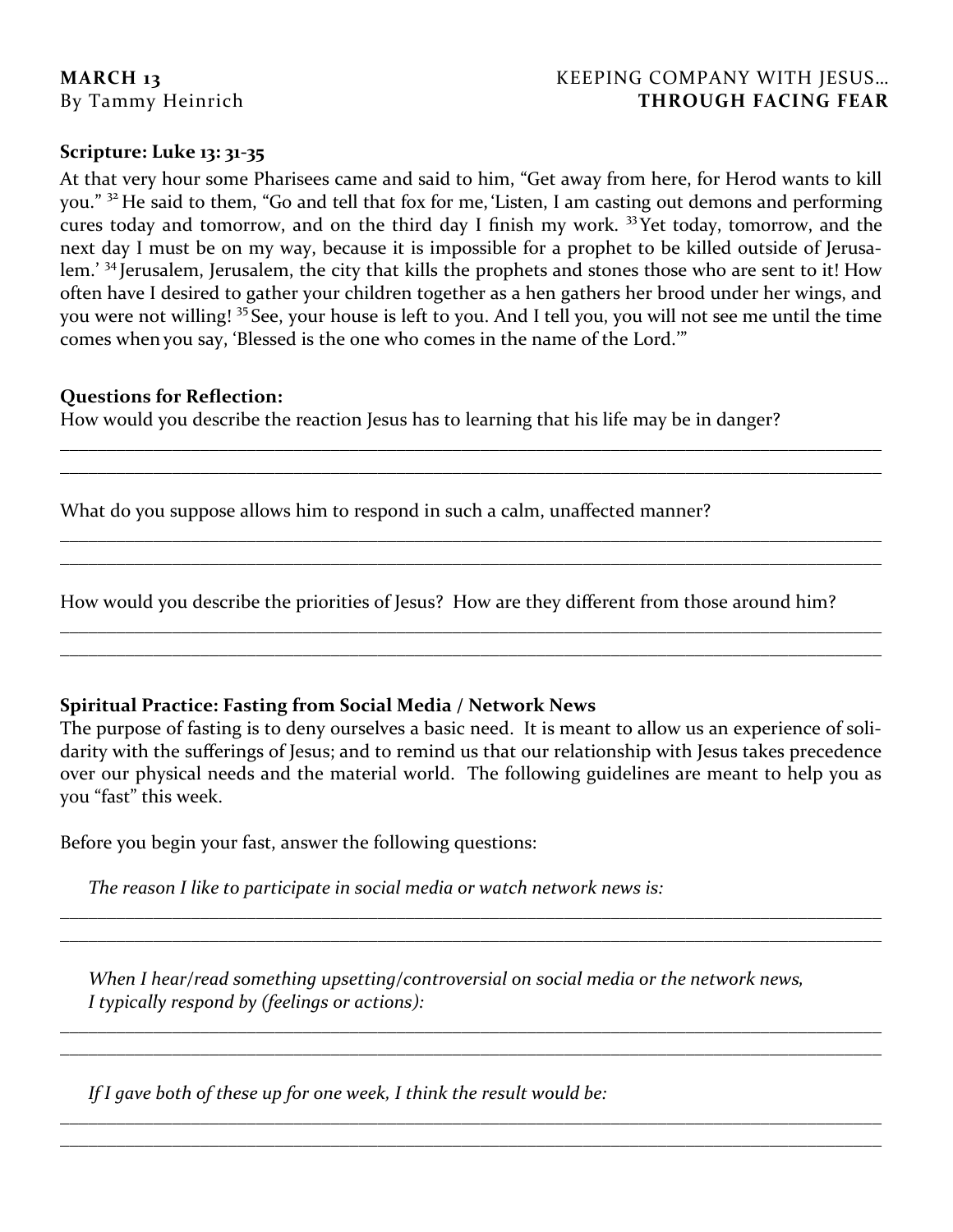### GOING BEYOND THE SERMON RHYTHMS OF GRACE

Identify at least one form of social media and one form of mass media (print or broadcast) that you will give up this week (Monday through Saturday). Make a note of it here:

\_\_\_\_\_\_\_\_\_\_\_\_\_\_\_\_\_\_\_\_\_\_\_\_\_\_\_\_\_\_\_\_\_\_\_\_\_\_\_\_\_\_\_\_\_\_\_\_\_\_\_\_\_\_\_\_\_\_\_\_\_\_\_\_\_\_\_\_\_\_\_\_\_\_\_\_\_\_\_\_\_\_\_\_\_\_\_\_ \_\_\_\_\_\_\_\_\_\_\_\_\_\_\_\_\_\_\_\_\_\_\_\_\_\_\_\_\_\_\_\_\_\_\_\_\_\_\_\_\_\_\_\_\_\_\_\_\_\_\_\_\_\_\_\_\_\_\_\_\_\_\_\_\_\_\_\_\_\_\_\_\_\_\_\_\_\_\_\_\_\_\_\_\_\_\_\_

#### **Prayer:**

In the morning, beginning on Monday, say this prayer each day this week (adapt as you see fit):

*Gracious and loving God, today I desire for you to guide me on how to respond to the people and situations around me. Help me see things through your eyes today.*

If you have an "urge" to check the news or your social media, repeat the prayer and think instead about your desire to be closer to Jesus.

At the end of each day, take a few minutes to reflect on how you responded to people and situations and to pray. (Use the following prayer as a guide):

> *Gracious and loving God, thank you for walking alongside me today. Please help me to depend more on you to fulfill my deepest needs for companionship and to guide my priorities. Let me do your will always.*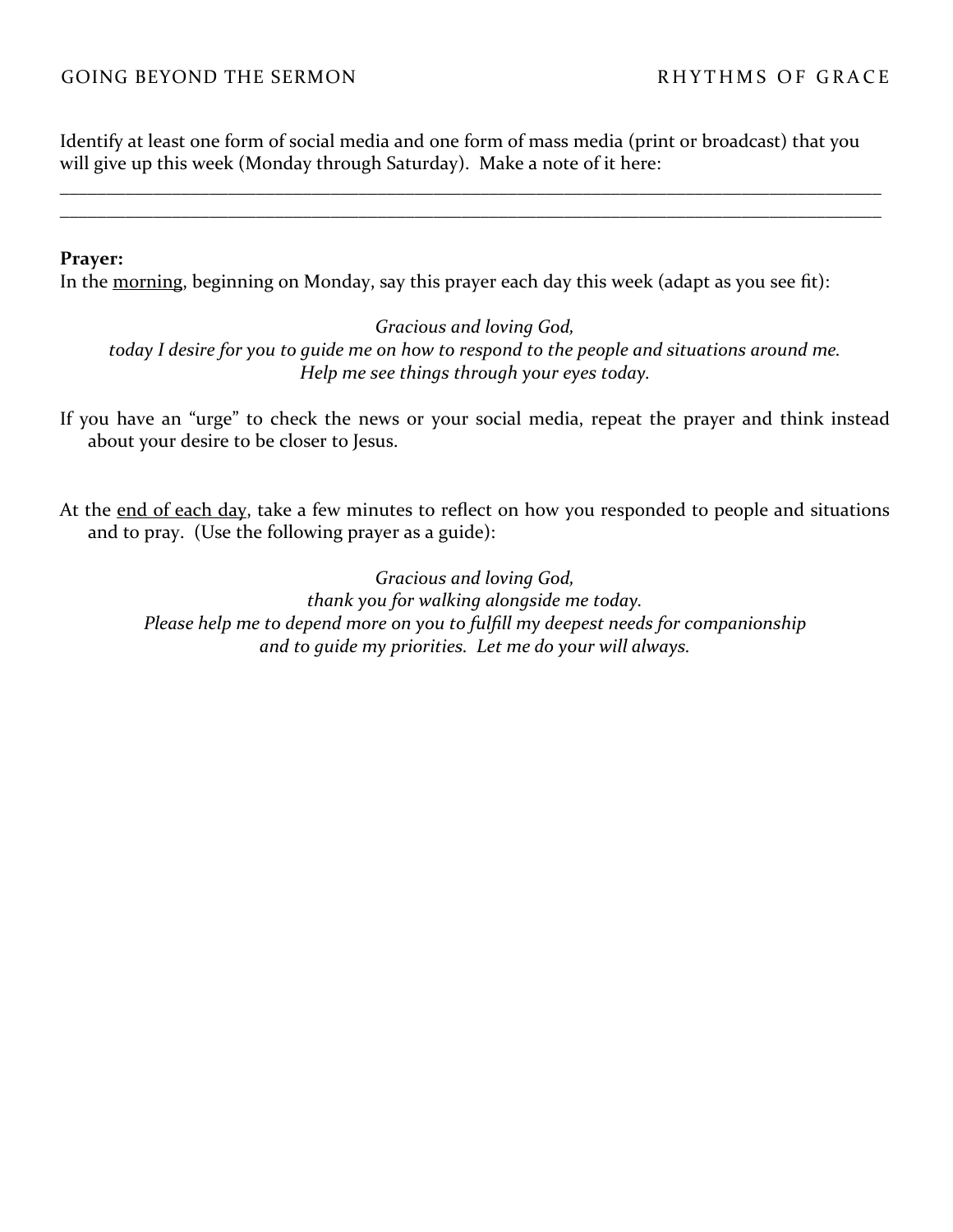# **MARCH 20** KEEPING COMPANY WITH JESUS... By Rachel Sciretti **THROUGH CULTIVATING A NEW MIND**

# **Scripture: Luke 13: 1-9**

Now there were some present at that time who told Jesus about the Galileans whose blood Pilate had mixed with their sacrifices.**<sup>2</sup>** Jesus answered, "Do you think that these Galileans were worse sinners than all the other Galileans because they suffered this way? **<sup>3</sup>** I tell you, no! But unless you repent (*metanoia = change your mind)*, you too will all perish. **<sup>4</sup>** Or those eighteen who died when the tower in Siloam fell on them—do you think they were more guilty than all the others living in Jerusalem? **<sup>5</sup>** I tell you, no! But unless you repent (*metanoia = change your mind)*, you too will all perish."

**6** Then he told this parable: "A man had a fig tree growing in his vineyard, and he went to look for fruit on it but did not find any. **<sup>7</sup>** So he said to the man who took care of the vineyard, 'For three years now I've been coming to look for fruit on this fig tree and haven't found any. Cut it down! Why should it use up the soil?'

<sup>8</sup> "'Sir,' the man replied, 'leave it alone for one more year, and I'll dig around it and fertilize it. <sup>9</sup> If it bears fruit next year, fine! If not, then cut it down.'"

### **Questions for Reflection:**

In verses 1-5, What do you think was important to the people with whom Jesus was talking? What was their focus of attention? What do you think was important to the vineyard owner? For what was he looking? What do you think was important to the caretaker?

\_\_\_\_\_\_\_\_\_\_\_\_\_\_\_\_\_\_\_\_\_\_\_\_\_\_\_\_\_\_\_\_\_\_\_\_\_\_\_\_\_\_\_\_\_\_\_\_\_\_\_\_\_\_\_\_\_\_\_\_\_\_\_\_\_\_\_\_\_\_\_\_\_\_\_\_\_\_\_\_\_\_\_\_\_\_\_\_ \_\_\_\_\_\_\_\_\_\_\_\_\_\_\_\_\_\_\_\_\_\_\_\_\_\_\_\_\_\_\_\_\_\_\_\_\_\_\_\_\_\_\_\_\_\_\_\_\_\_\_\_\_\_\_\_\_\_\_\_\_\_\_\_\_\_\_\_\_\_\_\_\_\_\_\_\_\_\_\_\_\_\_\_\_\_\_\_

\_\_\_\_\_\_\_\_\_\_\_\_\_\_\_\_\_\_\_\_\_\_\_\_\_\_\_\_\_\_\_\_\_\_\_\_\_\_\_\_\_\_\_\_\_\_\_\_\_\_\_\_\_\_\_\_\_\_\_\_\_\_\_\_\_\_\_\_\_\_\_\_\_\_\_\_\_\_\_\_\_\_\_\_\_\_\_\_ \_\_\_\_\_\_\_\_\_\_\_\_\_\_\_\_\_\_\_\_\_\_\_\_\_\_\_\_\_\_\_\_\_\_\_\_\_\_\_\_\_\_\_\_\_\_\_\_\_\_\_\_\_\_\_\_\_\_\_\_\_\_\_\_\_\_\_\_\_\_\_\_\_\_\_\_\_\_\_\_\_\_\_\_\_\_\_\_

How do you think this parable connects to Jesus' teaching on metanoia (changing your mind)?

What do you naturally and unconsciously look for? (who fits in, who to blame, hot-button words, your image, what's fair, etc.?

\_\_\_\_\_\_\_\_\_\_\_\_\_\_\_\_\_\_\_\_\_\_\_\_\_\_\_\_\_\_\_\_\_\_\_\_\_\_\_\_\_\_\_\_\_\_\_\_\_\_\_\_\_\_\_\_\_\_\_\_\_\_\_\_\_\_\_\_\_\_\_\_\_\_\_\_\_\_\_\_\_\_\_\_\_\_\_\_ \_\_\_\_\_\_\_\_\_\_\_\_\_\_\_\_\_\_\_\_\_\_\_\_\_\_\_\_\_\_\_\_\_\_\_\_\_\_\_\_\_\_\_\_\_\_\_\_\_\_\_\_\_\_\_\_\_\_\_\_\_\_\_\_\_\_\_\_\_\_\_\_\_\_\_\_\_\_\_\_\_\_\_\_\_\_\_\_

\_\_\_\_\_\_\_\_\_\_\_\_\_\_\_\_\_\_\_\_\_\_\_\_\_\_\_\_\_\_\_\_\_\_\_\_\_\_\_\_\_\_\_\_\_\_\_\_\_\_\_\_\_\_\_\_\_\_\_\_\_\_\_\_\_\_\_\_\_\_\_\_\_\_\_\_\_\_\_\_\_\_\_\_\_\_\_\_ \_\_\_\_\_\_\_\_\_\_\_\_\_\_\_\_\_\_\_\_\_\_\_\_\_\_\_\_\_\_\_\_\_\_\_\_\_\_\_\_\_\_\_\_\_\_\_\_\_\_\_\_\_\_\_\_\_\_\_\_\_\_\_\_\_\_\_\_\_\_\_\_\_\_\_\_\_\_\_\_\_\_\_\_\_\_\_\_

\_\_\_\_\_\_\_\_\_\_\_\_\_\_\_\_\_\_\_\_\_\_\_\_\_\_\_\_\_\_\_\_\_\_\_\_\_\_\_\_\_\_\_\_\_\_\_\_\_\_\_\_\_\_\_\_\_\_\_\_\_\_\_\_\_\_\_\_\_\_\_\_\_\_\_\_\_\_\_\_\_\_\_\_\_\_\_\_ \_\_\_\_\_\_\_\_\_\_\_\_\_\_\_\_\_\_\_\_\_\_\_\_\_\_\_\_\_\_\_\_\_\_\_\_\_\_\_\_\_\_\_\_\_\_\_\_\_\_\_\_\_\_\_\_\_\_\_\_\_\_\_\_\_\_\_\_\_\_\_\_\_\_\_\_\_\_\_\_\_\_\_\_\_\_\_\_

Can you identify a thought pattern that leads to "death"?

What would happen if you changed that pattern? Who would you be?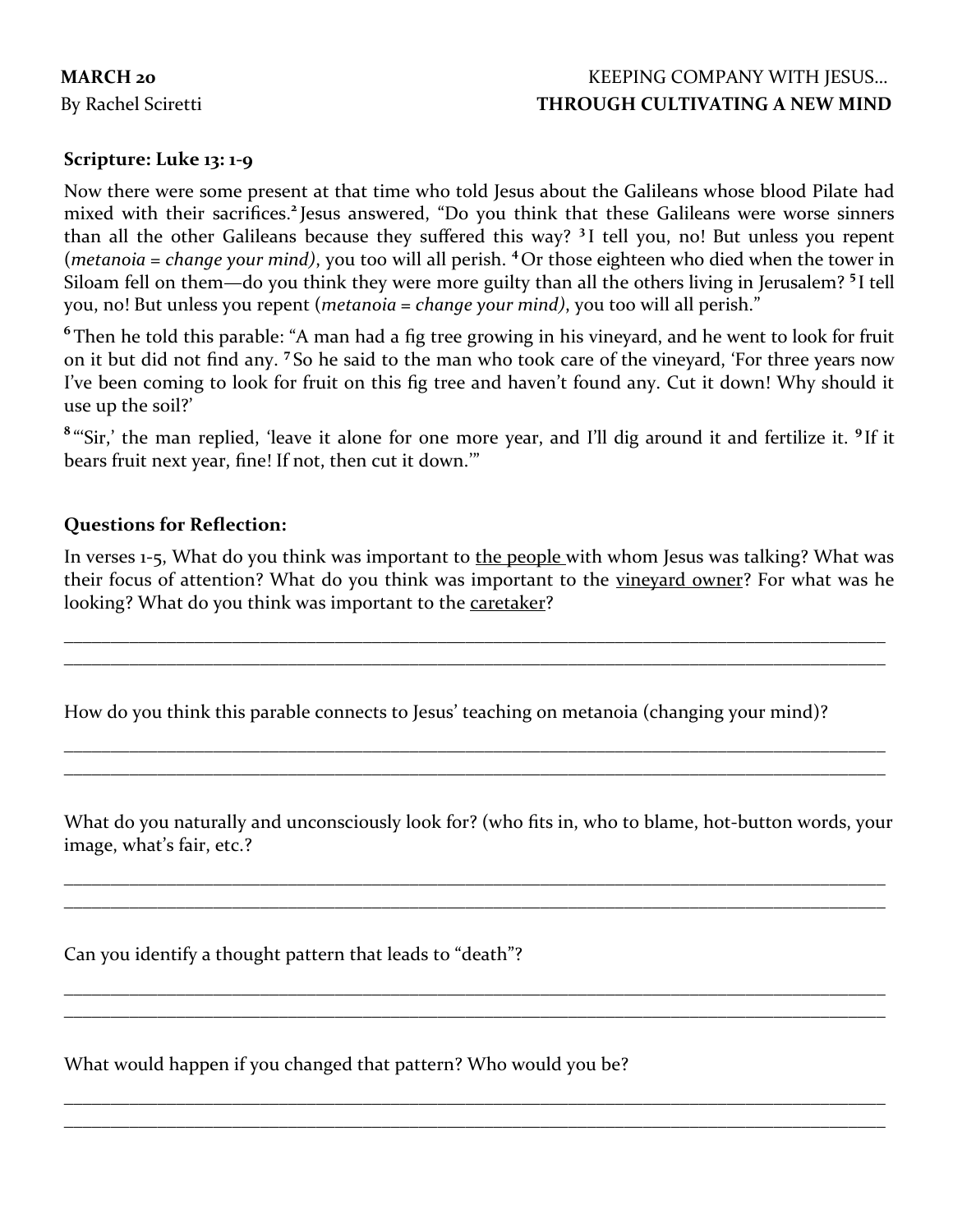# GOING BEYOND THE SERMON **Example 20** and the series of GRACE

**Teaching:** What you scan for, you find. If you are looking for what's missing, you won't see what you have. If you are looking for what could be improved upon, you will miss what's perfect as it is. If you are looking for what could go wrong, you will miss what's going right. If you are looking for a polished product, you might miss a meaningful process. If you are looking for external feedback, you will miss your own inner voice of wisdom and blessing.

Changing our minds takes curiosity and honesty. By inquiring into our own behaviors, motivations, and experiences we can begin to cultivate a new mind – a mind that more closely resembles that of Christ. Cultivating a new mind requires self-awareness followed up with self-compassion, openness to change, and an intentional shift of focus. This takes practice.

### **Spiritual Practice: Examen**

Examen is an old word that refers to the practice of reflecting on the day. Generally, there are two questions that invite us to look into the many moments that fill our days. Our answers to these questions give us a glimpse into our inner lives - motivations, energy, our focus of attention.

Through the practice of examen, Jerry Webber says "we are seeking to be aware of how we are moving in concert with the flow of God's Spirit . . . and to be aware of the ways in which we are moving counter to the flow of God's Spirit. In both movements, we are seeking to give ourselves more fully to God, in order to move more intentionally in alignment with God's design for the world."

These questions can be asked alone in a time of quiet reflection or recorded into a journal or daily planner. Examen can also be experienced with others – with your family around the dinner table, with your partner as you go to bed, or over the phone with a parent or child living across the miles.

# **Examen at the end of the day:**

Close your eyes. Take some deep, cleansing breaths. Place your hand on your heart and invite the Holy Spirit to help you see with the eyes of your heart. Then ask yourself these questions…

*When did I feel life draining from me today? When did I feel most alive today, most myself?*

You might want to reflect further on what comes up for you. Get curious and ask some more questions that peel back the layers. Record what rises in your journal.

# **Variations of the Examen:**

*When did I sense God's presence today? When did I feel far away from God's presence? When did I not take care of myself? When did I take care of myself?*

*When did I not trust? When did I grab control and push my way through?*

Over time you might see some patterns that arise. This can provide insight into how you can begin to "change your mind," or shift your focus of attention to that which gives life rather than taking life.

**Prayer:** (Turn this Scripture into your prayer)

*So here's what I want you to do, God helping you:* 

*Take your everyday, ordinary life—your sleeping, eating, going-to-work, and walking-around life and place it before God as an offering. Embracing what God does for you is the best thing you can do for him. Don't become so well-adjusted to your culture that you fit into it without even thinking. Instead, fix your attention on God. You'll be changed from the inside out.* 

- Romans 12:1-2, The Message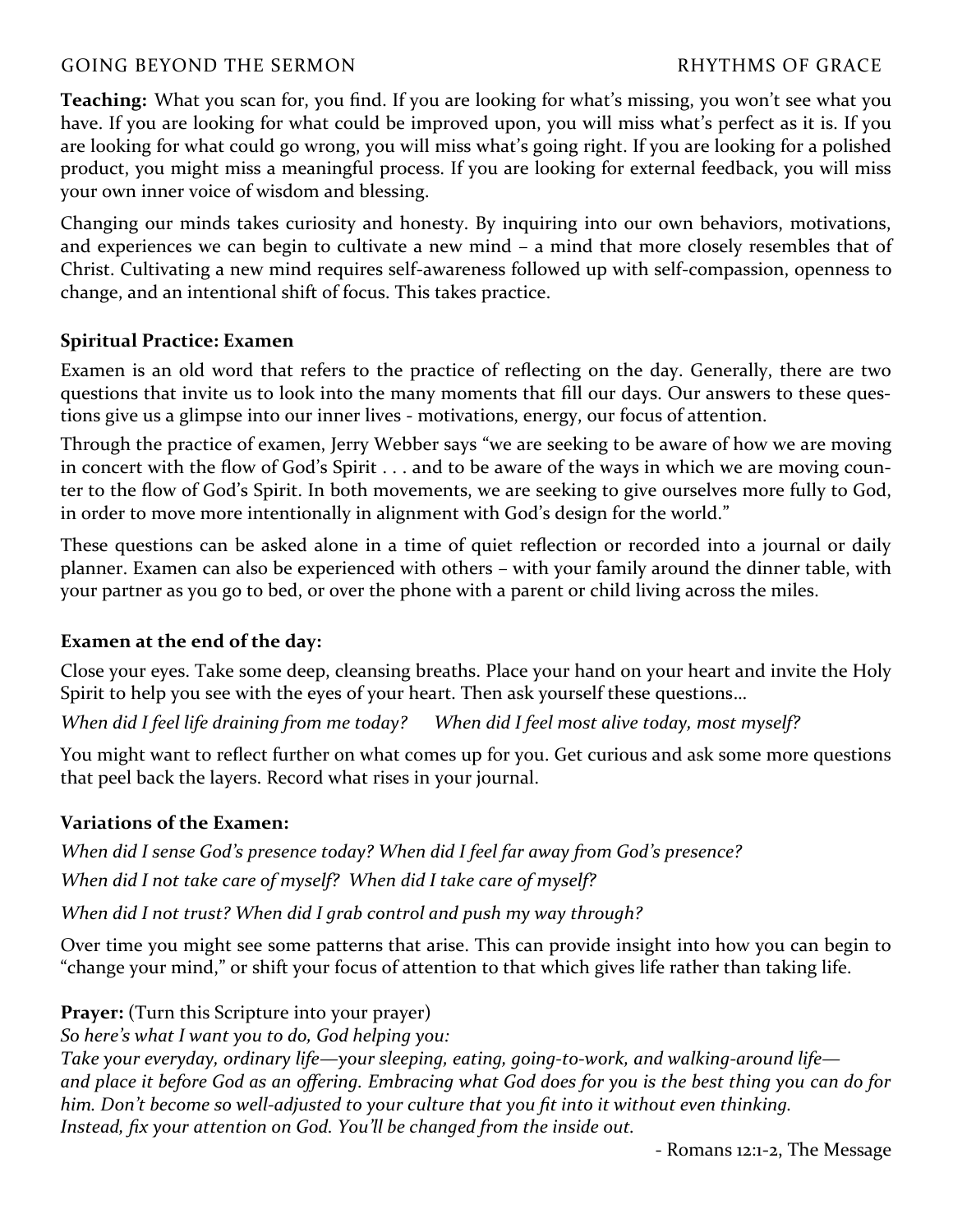# **MARCH 27** KEEPING COMPANY WITH JESUS... By Matt Russell **THROUGH SCANDALOUS GRACE**

## **Scripture: Luke 15: 1-3, 11b-32**

*Now all the tax collectors and sinners were coming near to listen to him. And the Pharisees and the scribes were grumbling and saying, "This fellow welcomes sinners and eats with them." Then he told them this parable….*

*Then Jesus said, "There was a man who had two sons. The younger of them said to his father, 'Father, give me the share of the property that will belong to me.' So he divided his property between them. A few days later the younger son gathered all he had and traveled to a distant country, and there he squandered his property in dissolute living. When he had spent everything, a severe famine took place throughout that country, and he began to be in need. So he went and hired himself out to one of the citizens of that country, who sent him to his fields to feed the pigs. He would gladly have filled himself with the pods that the pigs were eating; and no one gave him anything.*

*But when he came to himself he said, 'How many of my father's hired hands have bread enough and to spare, but here I am dying of hunger! I will get up and go to my father, and I will say to him, "Father, I have sinned against heaven and before you; I am no longer worthy to be called your son; treat me like one of your hired hands."' So he set off and went to his father.* 

*But while he was still far off, his father saw him and was filled with compassion; he ran and put his arms around him and kissed him. Then the son said to him, 'Father, I have sinned against heaven and before you; I am no longer worthy to be called your son.' But the father said to his slaves, 'Quickly, bring out a robe—the best one—and put it on him; put a ring on his finger and sandals on his feet. And get the fatted calf and kill it, and let us eat and celebrate; for this son of mine was dead and is alive again; he was lost and is found!' And they began to celebrate.*

*Now his elder son was in the field; and when he came and approached the house, he heard music and dancing. He called one of the slaves and asked what was going on. He replied, 'Your brother has come, and your father has killed the fatted calf, because he has got him back safe and sound.' Then he became angry and refused to go in. His father came out and began to plead with him. But he answered his father, 'Listen! For all these years I have been working like a slave for you, and I have never disobeyed your command; yet you have never given me even a young goat so that I might celebrate with my friends. But*  when this son of yours came back, who has devoured your property with prostitutes, you killed the fatted *calf for him!' Then the father said to him, 'Son, you are always with me, and all that is mine is yours. But we had to celebrate and rejoice, because this brother of yours was dead and has come to life; he was lost and has been found.'*

# **Questions for Reflection:**

How are seemingly irretractable resentments let go of?

How do we create practices of connection when we have been taught capacities that divide?

How do we move from reaction to being receptive?

These questions get at the heart of the *practice of deep listening.*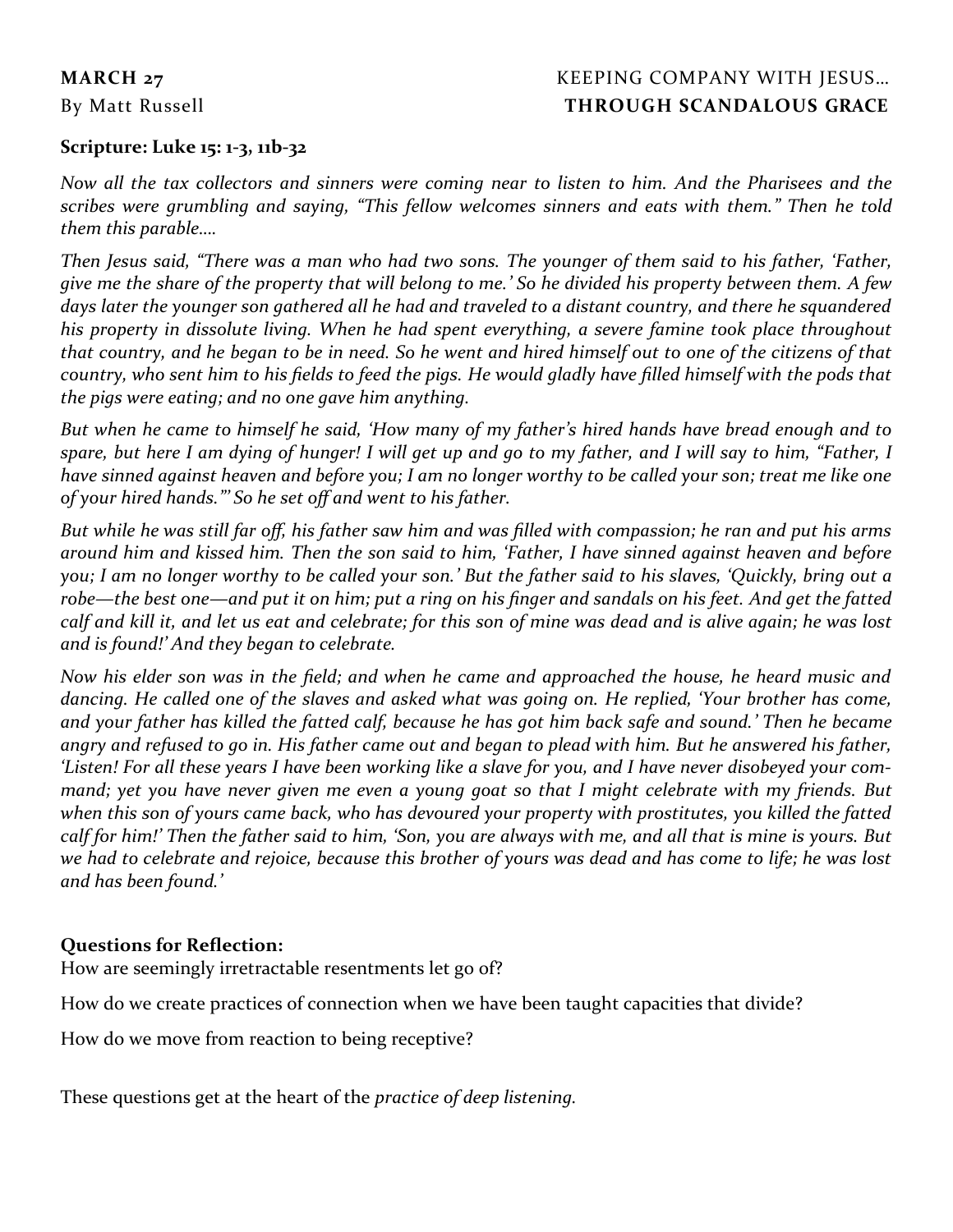# GOING BEYOND THE SERMON **Example 20** and the series of GRACE

# **Spiritual Practice: Deep Listening**

This practice is a threshold to repair relationships, is crucial in seeing 'new ways' (metanoia) and is often the hardest work when it comes to the community Christ came to establish. **Deep Listening involves listening, from a deep, receptive, and caring place in oneself, to deeper and often subtler levels of meaning and intention in the other person.** It is listening that is generous, empathic, supportive, accurate, and trusting. Trust here does not imply agreement, but to trust that whatever others say, regardless of how well or poorly it is said, comes from something true *in their experience.*

It is **cultivating an empathic pause** that tells the impulsive reactivity in the backseat of the car that it cannot keep driving the response! Deep Listening is an ongoing practice of **suspending self -oriented, reactive thinking and opening one's awareness to the unknown and unexpected.** This is often where God abides and is the place of repair, healing and hope.

**Deep Listening** focuses first and foremost on *self-awareness* as the ground for listening and communicating well with others. This may seem paradoxical—paying more attention to ourselves in order to better communicate with others—but without some clarity in our relationship to ourselves, we will have a hard time improving our relationships with others. A clouded mirror cannot reflect accurately. We cannot perceive, receive, or interact authentically with others unless we have insight into what is going on within ourselves.

The next time you begin to feel caught in a reaction to another person try to ask yourself:

- *What is happening right now? What am I feeling right now?*
- *Is there anything underneath this reaction (fear, desire to control…)?*
- *What am I believing about this person? What could I be missing in this persons experience?*

# **Prayer:**

*You who brooded over the chaos, brood over my life today.* 

*Search me, show me and reveal in me those patterns that are keeping me stuck in reactivity.* 

*Teach me how to soften, to surrender and to be open to others.*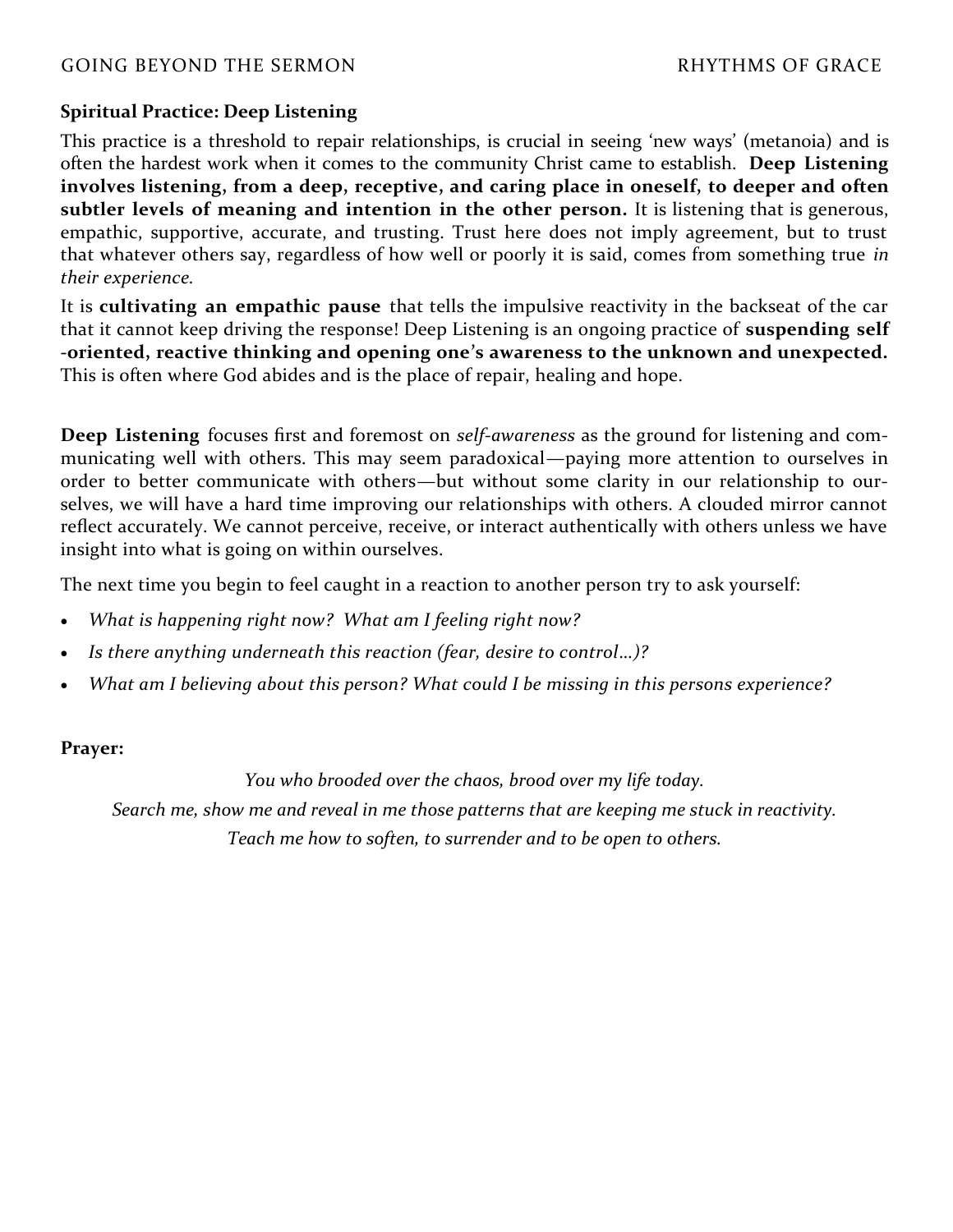# **A P R I L 3 KEEPING COMPANY WITH JESUS...** By Sarah Barnett **THROUGH OFFERING OUR RESOURCES**

#### **Scripture: Luke 18: 18-30**

A certain ruler asked him, "Good Teacher, what must I do to inherit eternal life?" <sup>19</sup> Jesus said to him, "Why do you call me good? No one is good but God alone. <sup>20</sup> You know the commandments: 'You shall not commit adultery; You shall not murder; You shall not steal; You shall not bear false witness; Honor your father and mother."" <sup>21</sup> He replied, "I have kept all these since my youth."

<sup>22</sup> When Jesus heard this, he said to him, "There is still one thing lacking. Sell all that you own and distribute the money<sup>[[a\]](https://www.biblegateway.com/passage/?search=Luke+18%3A18-30&version=NRSV#fen-NRSV-25702a)</sup> to the poor, and you will have treasure in heaven; then come, follow me." <sup>23</sup> But when he heard this, he became sad; for he was very rich. <sup>24</sup> Jesus looked at him and said, "How hard it is for those who have wealth to enter the kingdom of God!<sup>25</sup> Indeed, it is easier for a camel to go through the eye of a needle than for someone who is rich to enter the kingdom of God."

<sup>26</sup> Those who heard it said, "Then who can be saved?" <sup>27</sup> He replied, "What is impossible for mortals is possible for God."

<sup>28</sup> Then Peter said, "Look, we have left our homes and followed you." <sup>29</sup> And he said to them, "Truly I tell you, there is no one who has left house or wife or brothers or parents or children, for the sake of the kingdom of God, <sup>30</sup> who will not get back very much more in this age, and in the age to come eternal life."

**\_\_\_\_\_\_\_\_\_\_\_\_\_\_\_\_\_\_\_\_\_\_\_\_\_\_\_\_\_\_\_\_\_\_\_\_\_\_\_\_\_\_\_\_\_\_\_\_\_\_\_\_\_\_\_\_\_\_\_\_\_\_\_\_\_\_\_\_\_\_\_\_\_\_\_\_\_\_\_\_\_\_\_\_\_\_\_\_\_ \_\_\_\_\_\_\_\_\_\_\_\_\_\_\_\_\_\_\_\_\_\_\_\_\_\_\_\_\_\_\_\_\_\_\_\_\_\_\_\_\_\_\_\_\_\_\_\_\_\_\_\_\_\_\_\_\_\_\_\_\_\_\_\_\_\_\_\_\_\_\_\_\_\_\_\_\_\_\_\_\_\_\_\_\_\_\_\_\_**

**\_\_\_\_\_\_\_\_\_\_\_\_\_\_\_\_\_\_\_\_\_\_\_\_\_\_\_\_\_\_\_\_\_\_\_\_\_\_\_\_\_\_\_\_\_\_\_\_\_\_\_\_\_\_\_\_\_\_\_\_\_\_\_\_\_\_\_\_\_\_\_\_\_\_\_\_\_\_\_\_\_\_\_\_\_\_\_\_\_ \_\_\_\_\_\_\_\_\_\_\_\_\_\_\_\_\_\_\_\_\_\_\_\_\_\_\_\_\_\_\_\_\_\_\_\_\_\_\_\_\_\_\_\_\_\_\_\_\_\_\_\_\_\_\_\_\_\_\_\_\_\_\_\_\_\_\_\_\_\_\_\_\_\_\_\_\_\_\_\_\_\_\_\_\_\_\_\_\_**

#### **Questions for Reflection:**

What stood out to you in the passage?

What types of resources do you think the ruler had?

Why do you think the ruler was sad? And what kind of conversations do you think he had after this encounter with Jesus?

**\_\_\_\_\_\_\_\_\_\_\_\_\_\_\_\_\_\_\_\_\_\_\_\_\_\_\_\_\_\_\_\_\_\_\_\_\_\_\_\_\_\_\_\_\_\_\_\_\_\_\_\_\_\_\_\_\_\_\_\_\_\_\_\_\_\_\_\_\_\_\_\_\_\_\_\_\_\_\_\_\_\_\_\_\_\_\_\_\_ \_\_\_\_\_\_\_\_\_\_\_\_\_\_\_\_\_\_\_\_\_\_\_\_\_\_\_\_\_\_\_\_\_\_\_\_\_\_\_\_\_\_\_\_\_\_\_\_\_\_\_\_\_\_\_\_\_\_\_\_\_\_\_\_\_\_\_\_\_\_\_\_\_\_\_\_\_\_\_\_\_\_\_\_\_\_\_\_\_**

#### **Spiritual Practice: An Inventory of Resources**

The goal of this practice is to take an inventory of the resources, financial and other, that we have at our disposal. It can be done annually, perhaps with the new year, or when something in life shifts that might change your resources. Take some time to reflect on a few of the questions.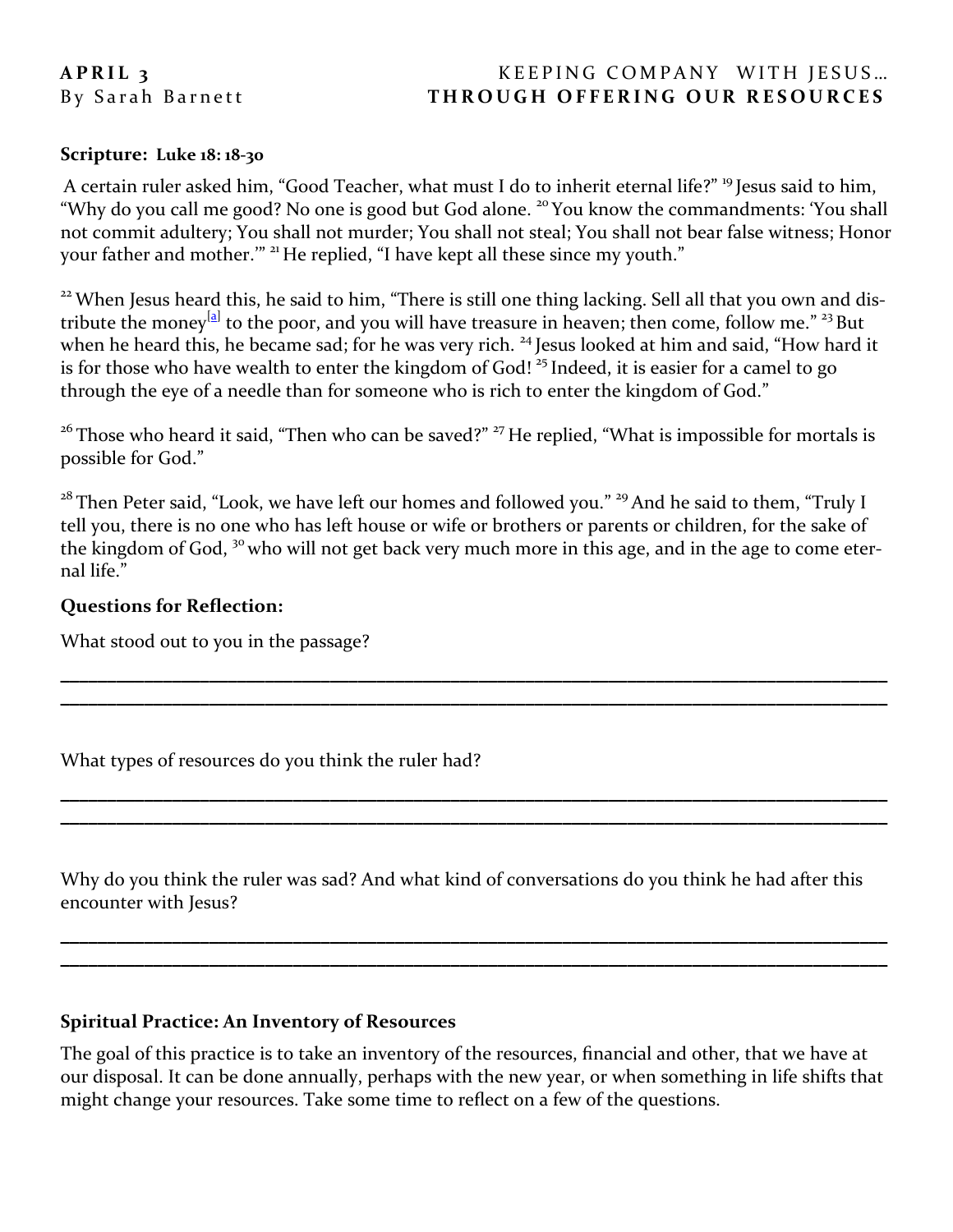#### GOING BEYOND THE SERMON RHYTHMS OF GRACE

- It is easy to judge the ruler, but is there anything that you would not be willing to give up?
- Where do you spend most of your time and passion? Where do you spend most of your money? What might that communicate on the surface? What does that communicate at a deeper level to you and others?

**\_\_\_\_\_\_\_\_\_\_\_\_\_\_\_\_\_\_\_\_\_\_\_\_\_\_\_\_\_\_\_\_\_\_\_\_\_\_\_\_\_\_\_\_\_\_\_\_\_\_\_\_\_\_\_\_\_\_\_\_\_\_\_\_\_\_\_\_\_\_\_\_\_\_\_\_\_\_\_\_\_\_\_\_\_\_\_\_\_ \_\_\_\_\_\_\_\_\_\_\_\_\_\_\_\_\_\_\_\_\_\_\_\_\_\_\_\_\_\_\_\_\_\_\_\_\_\_\_\_\_\_\_\_\_\_\_\_\_\_\_\_\_\_\_\_\_\_\_\_\_\_\_\_\_\_\_\_\_\_\_\_\_\_\_\_\_\_\_\_\_\_\_\_\_\_\_\_\_**

**\_\_\_\_\_\_\_\_\_\_\_\_\_\_\_\_\_\_\_\_\_\_\_\_\_\_\_\_\_\_\_\_\_\_\_\_\_\_\_\_\_\_\_\_\_\_\_\_\_\_\_\_\_\_\_\_\_\_\_\_\_\_\_\_\_\_\_\_\_\_\_\_\_\_\_\_\_\_\_\_\_\_\_\_\_\_\_\_\_ \_\_\_\_\_\_\_\_\_\_\_\_\_\_\_\_\_\_\_\_\_\_\_\_\_\_\_\_\_\_\_\_\_\_\_\_\_\_\_\_\_\_\_\_\_\_\_\_\_\_\_\_\_\_\_\_\_\_\_\_\_\_\_\_\_\_\_\_\_\_\_\_\_\_\_\_\_\_\_\_\_\_\_\_\_\_\_\_\_**

**\_\_\_\_\_\_\_\_\_\_\_\_\_\_\_\_\_\_\_\_\_\_\_\_\_\_\_\_\_\_\_\_\_\_\_\_\_\_\_\_\_\_\_\_\_\_\_\_\_\_\_\_\_\_\_\_\_\_\_\_\_\_\_\_\_\_\_\_\_\_\_\_\_\_\_\_\_\_\_\_\_\_\_\_\_\_\_\_\_ \_\_\_\_\_\_\_\_\_\_\_\_\_\_\_\_\_\_\_\_\_\_\_\_\_\_\_\_\_\_\_\_\_\_\_\_\_\_\_\_\_\_\_\_\_\_\_\_\_\_\_\_\_\_\_\_\_\_\_\_\_\_\_\_\_\_\_\_\_\_\_\_\_\_\_\_\_\_\_\_\_\_\_\_\_\_\_\_\_**

• Do you depend more on your own ability to or take care of yourself than you trust in God?

• God might not call you to give away all your money, but are you willing to give up anything and everything if he called you to?

After thinking about the questions, make a list of different types of resources that you have (financial, gifts or talents, etc.) and then how you use those resources without judgment towards yourself.

**\_\_\_\_\_\_\_\_\_\_\_\_\_\_\_\_\_\_\_\_\_\_\_\_\_\_\_\_\_\_\_\_\_\_\_\_\_\_\_\_\_\_\_\_\_\_\_\_\_\_\_\_\_\_\_\_\_\_\_\_\_\_\_\_\_\_\_\_\_\_\_\_\_\_\_\_\_\_\_\_\_\_\_\_\_\_\_\_\_ \_\_\_\_\_\_\_\_\_\_\_\_\_\_\_\_\_\_\_\_\_\_\_\_\_\_\_\_\_\_\_\_\_\_\_\_\_\_\_\_\_\_\_\_\_\_\_\_\_\_\_\_\_\_\_\_\_\_\_\_\_\_\_\_\_\_\_\_\_\_\_\_\_\_\_\_\_\_\_\_\_\_\_\_\_\_\_\_\_**

**\_\_\_\_\_\_\_\_\_\_\_\_\_\_\_\_\_\_\_\_\_\_\_\_\_\_\_\_\_\_\_\_\_\_\_\_\_\_\_\_\_\_\_\_\_\_\_\_\_\_\_\_\_\_\_\_\_\_\_\_\_\_\_\_\_\_\_\_\_\_\_\_\_\_\_\_\_\_\_\_\_\_\_\_\_\_\_\_\_ \_\_\_\_\_\_\_\_\_\_\_\_\_\_\_\_\_\_\_\_\_\_\_\_\_\_\_\_\_\_\_\_\_\_\_\_\_\_\_\_\_\_\_\_\_\_\_\_\_\_\_\_\_\_\_\_\_\_\_\_\_\_\_\_\_\_\_\_\_\_\_\_\_\_\_\_\_\_\_\_\_\_\_\_\_\_\_\_\_**

**\_\_\_\_\_\_\_\_\_\_\_\_\_\_\_\_\_\_\_\_\_\_\_\_\_\_\_\_\_\_\_\_\_\_\_\_\_\_\_\_\_\_\_\_\_\_\_\_\_\_\_\_\_\_\_\_\_\_\_\_\_\_\_\_\_\_\_\_\_\_\_\_\_\_\_\_\_\_\_\_\_\_\_\_\_\_\_\_\_ \_\_\_\_\_\_\_\_\_\_\_\_\_\_\_\_\_\_\_\_\_\_\_\_\_\_\_\_\_\_\_\_\_\_\_\_\_\_\_\_\_\_\_\_\_\_\_\_\_\_\_\_\_\_\_\_\_\_\_\_\_\_\_\_\_\_\_\_\_\_\_\_\_\_\_\_\_\_\_\_\_\_\_\_\_\_\_\_\_**

# **What might God be stirring in you? Calling you to?**

**Prayer:** (from *Every Moment Holy*)

As if our security could ever rest anywhere outside of you, Oh God.

So guard our hearts against that lie.

Let us learn to view money and all material things as an arena in which to learn and practice a more faithful stewardship,

And as a means by which to invest in things eternal-but never as an ends in themselves.

Where we have stumbled in our stewardship… grant us conviction and vision, and better wisdom, that we would more faithfully steward these resources.

Where we are faithfully tending to the needs of many within our spheres of responsibility, give us peace and, O Lord, give us even joy.

Teach us what it would mean to begin to live more generously towards those whose needs are greater than our own.

For we have you, and in having you we have all things,

And you are teaching us,

The slow vocation of trust.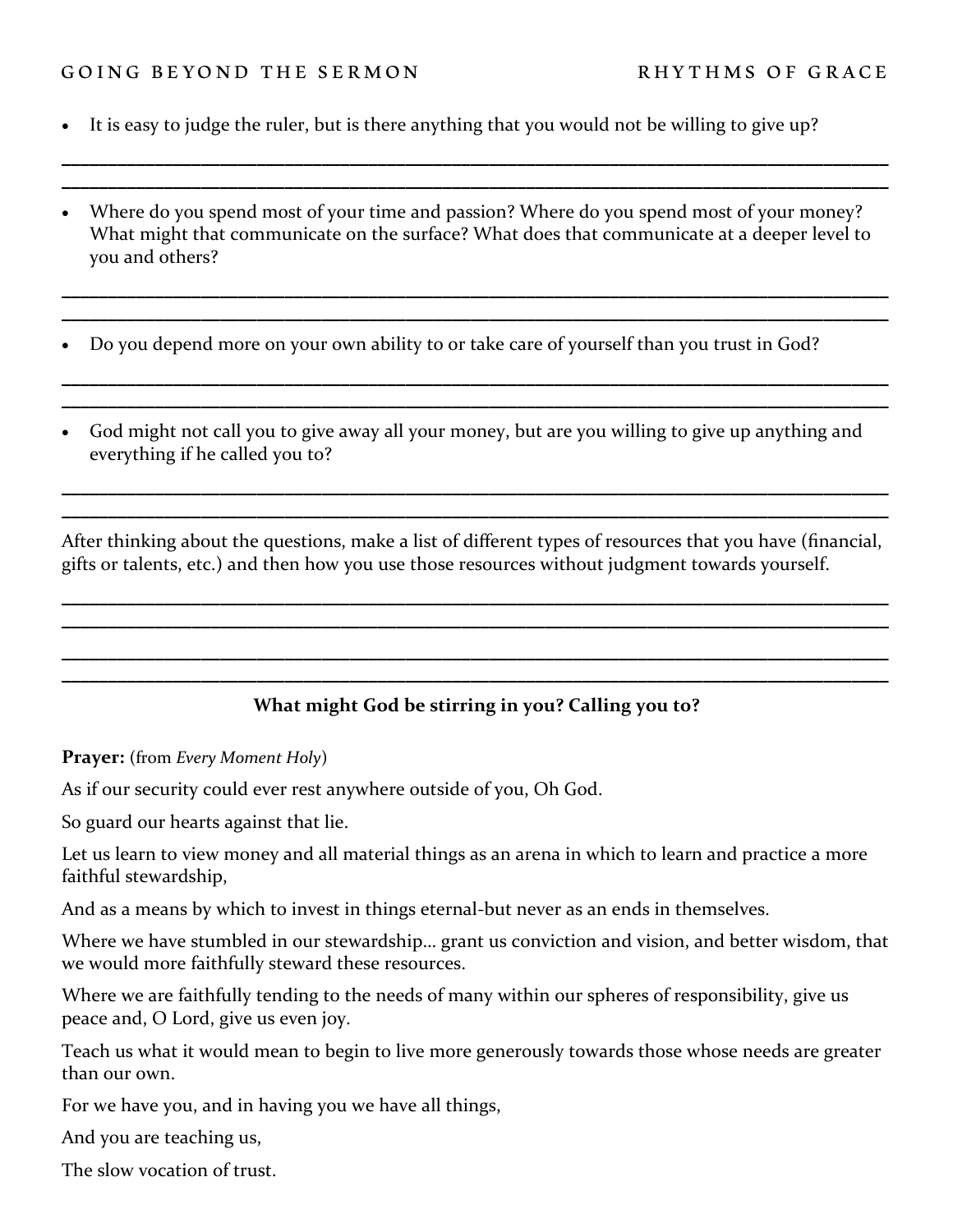# A P R I L 10 KEEPING COMPANY WITH JESUS... BY MICHAEL SCIRETTI, JR. **WITH HUMILITY**

## **Scripture: Philippians 2: 1-9**

*If then there is any encouragement in Christ, any consolation from love, any sharing in the Spirit, any compassion and sympathy, make my joy complete: be of the same mind, having the same love, being in full accord and of one mind. Do nothing from selfish ambition or conceit, but in humility regard others as better than yourselves. Let each of you look not to your own interests, but to the interests of others.*

*Let this same mind be in you that was in Christ Jesus:* 

*Though his state was that of God, yet he did not claim equality with God something he should cling to.* 

*Rather, he emptied himself, and assuming the state of a slave, he was born in human likeness.*

*He was being known as one of us, Humbled himself obedient unto death Even death on a cross.*

*For this God raised him on high….*

# **Questions for Reflection:**

There are two parts to this passage. In the first paragraph, the Apostle Paul is urging this faith comunity to live in *harmony*. This harmony has specific qualities. As you think about your place in the Chapelwood community, which of these qualities come easy to you? Which are more challenging?

\_\_\_\_\_\_\_\_\_\_\_\_\_\_\_\_\_\_\_\_\_\_\_\_\_\_\_\_\_\_\_\_\_\_\_\_\_\_\_\_\_\_\_\_\_\_\_\_\_\_\_\_\_\_\_\_\_\_\_\_\_\_\_\_\_\_\_\_\_\_\_\_\_\_\_\_\_\_\_\_\_\_\_\_\_\_\_\_\_\_\_\_\_\_\_\_\_\_\_\_\_\_\_\_\_\_\_ \_\_\_\_\_\_\_\_\_\_\_\_\_\_\_\_\_\_\_\_\_\_\_\_\_\_\_\_\_\_\_\_\_\_\_\_\_\_\_\_\_\_\_\_\_\_\_\_\_\_\_\_\_\_\_\_\_\_\_\_\_\_\_\_\_\_\_\_\_\_\_\_\_\_\_\_\_\_\_\_\_\_\_\_\_\_\_\_\_\_\_\_\_\_\_\_\_\_\_\_\_\_\_\_\_\_\_ \_\_\_\_\_\_\_\_\_\_\_\_\_\_\_\_\_\_\_\_\_\_\_\_\_\_\_\_\_\_\_\_\_\_\_\_\_\_\_\_\_\_\_\_\_\_\_\_\_\_\_\_\_\_\_\_\_\_\_\_\_\_\_\_\_\_\_\_\_\_\_\_\_\_\_\_\_\_\_\_\_\_\_\_\_\_\_\_\_\_\_\_\_\_\_\_\_\_\_\_\_\_\_\_\_\_\_ \_\_\_\_\_\_\_\_\_\_\_\_\_\_\_\_\_\_\_\_\_\_\_\_\_\_\_\_\_\_\_\_\_\_\_\_\_\_\_\_\_\_\_\_\_\_\_\_\_\_\_\_\_\_\_\_\_\_\_\_\_\_\_\_\_\_\_\_\_\_\_\_\_\_\_\_\_\_\_\_\_\_\_\_\_\_\_\_\_\_\_\_\_\_\_\_\_\_\_\_\_\_\_\_\_\_\_

In the second part of this passage, the Apostle Paul uses an ancient Christian hymn that describes *how* to practice communal *harmony* – it requires an inner posture of *humility*. What does humility mean to you? How is humility different than self-deprecation? What is true humility? What is false humility?

\_\_\_\_\_\_\_\_\_\_\_\_\_\_\_\_\_\_\_\_\_\_\_\_\_\_\_\_\_\_\_\_\_\_\_\_\_\_\_\_\_\_\_\_\_\_\_\_\_\_\_\_\_\_\_\_\_\_\_\_\_\_\_\_\_\_\_\_\_\_\_\_\_\_\_\_\_\_\_\_\_\_\_\_\_\_\_\_\_\_\_\_\_\_\_\_\_\_\_\_\_\_\_\_\_\_\_ \_\_\_\_\_\_\_\_\_\_\_\_\_\_\_\_\_\_\_\_\_\_\_\_\_\_\_\_\_\_\_\_\_\_\_\_\_\_\_\_\_\_\_\_\_\_\_\_\_\_\_\_\_\_\_\_\_\_\_\_\_\_\_\_\_\_\_\_\_\_\_\_\_\_\_\_\_\_\_\_\_\_\_\_\_\_\_\_\_\_\_\_\_\_\_\_\_\_\_\_\_\_\_\_\_\_\_ \_\_\_\_\_\_\_\_\_\_\_\_\_\_\_\_\_\_\_\_\_\_\_\_\_\_\_\_\_\_\_\_\_\_\_\_\_\_\_\_\_\_\_\_\_\_\_\_\_\_\_\_\_\_\_\_\_\_\_\_\_\_\_\_\_\_\_\_\_\_\_\_\_\_\_\_\_\_\_\_\_\_\_\_\_\_\_\_\_\_\_\_\_\_\_\_\_\_\_\_\_\_\_\_\_\_\_ \_\_\_\_\_\_\_\_\_\_\_\_\_\_\_\_\_\_\_\_\_\_\_\_\_\_\_\_\_\_\_\_\_\_\_\_\_\_\_\_\_\_\_\_\_\_\_\_\_\_\_\_\_\_\_\_\_\_\_\_\_\_\_\_\_\_\_\_\_\_\_\_\_\_\_\_\_\_\_\_\_\_\_\_\_\_\_\_\_\_\_\_\_\_\_\_\_\_\_\_\_\_\_\_\_\_\_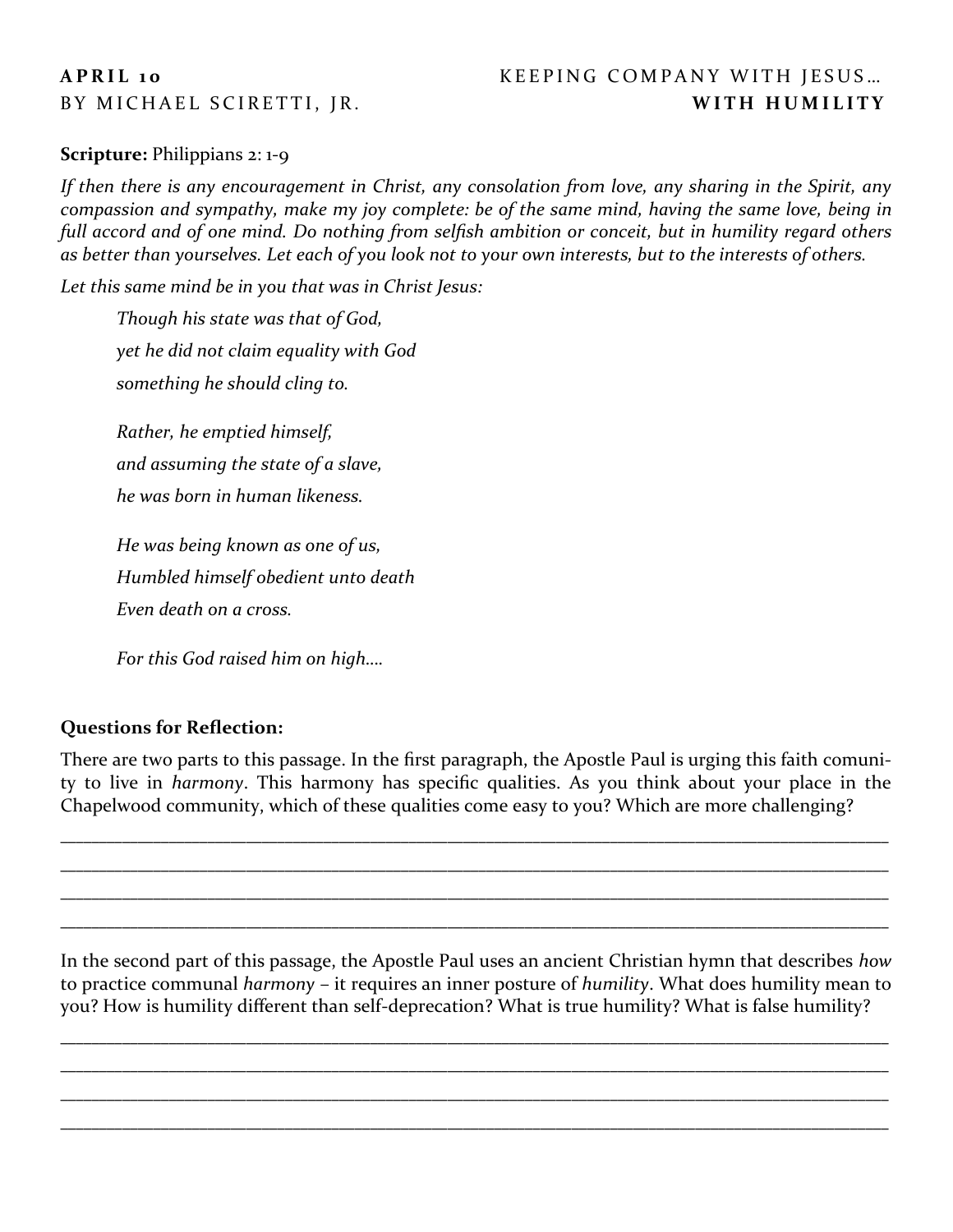## GOING BEYOND THE SERMON **EXAMPLE A GEORGE AND RESERVE** BETWEEN BETWEEN BETWEEN BETWEEN THE SERVER OF GRACE

**Teaching:** The Apostle Paul suggests Christ embodied humility because he practiced "self-emptying." With Christ, what he emptied himself of was any claim to what was rightfully his. He did not "cling" to anything. According to Paul, it is this very gesture of non-clinging and self-emptying that allowed the Incarnation to happen.

The same is true for us. The only way to incarnate or embody the love and grace of God in this world is through some **practice of surrender and self-emptying**. We too need to let go of what we think we are "owed." Sometimes we cling to certain obsessive thoughts (perhaps what we think somebody did to us) or oppressive emotions (such as anger, envy, fear, or sadness). These, if not acknowledged and worked through, can both damage us and our relationships with others – disrupting both inner and outer harmony.

Like Christ, if we are to practice a humility that encourages harmony, it is important for us to develop a daily practice that grounds us, one that uses our whole body - breath and body, emotions and mind. In *Centering Prayer and Inner Awakening*, Cynthia Bourgeault discusses an appropriate and powerful spiritual practice – "The Welcoming Prayer." Developed in line with the teaching of Fr. Thomas Keating and Centering Prayer, it was originally called "Open Mind, Open Heart" practice. Essentially, this spiritual practice facilitates the letting go of a "thought" before it becomes a "passion" (in the language of the desert father Evagrius). It is somewhat based on the spiritual classic *Abandonment to Divine Providence* (also known as *The Sacrament of the Present Moment*) by Jean Pierre de Caussade.

#### **Spiritual Practice: The Welcoming Prayer**

- *1. Focus and Sink In*. Feel the sensation of the upset in your body. Where is it affecting you? Stomach, heart, back, shoulders, etc.? Don't try to change anything, just be present. Don't repress it or disassociate from it. Be present to it in your body.
- *2. Welcome*. While you are in the midst of your upset (frustration, anger, pain, despair, etc.), begin gently saying "Welcome \_\_\_\_\_\_." (e.g. welcome frustration, or welcome pain, etc.). This creates an "atmosphere of inner hospitality." The goal is not to get rid of the upset but rather not to let it chase you out of Presence. Welcoming anchors us in the Now. "What you are welcoming is the physical or psychological content of the moment only, not a general blanket condoning of a situation." Welcome the feeling, not the experience that triggers it for you.
- *3. Let go*. The first two steps are the primary work of the Welcoming Practice, so don't rush to this third movement. "Stay with them (first 2 steps) – rather like kneading a charley horse in your leg - going back and forth from 'focusing' and 'welcoming' until the knot begins to dissolve of its own accord." When you are ready to let go, there are two ways to do it.

Here is the short way:

Say something like, *"I let go of my anger" or "I give my anger to God."*

Here is the full litany: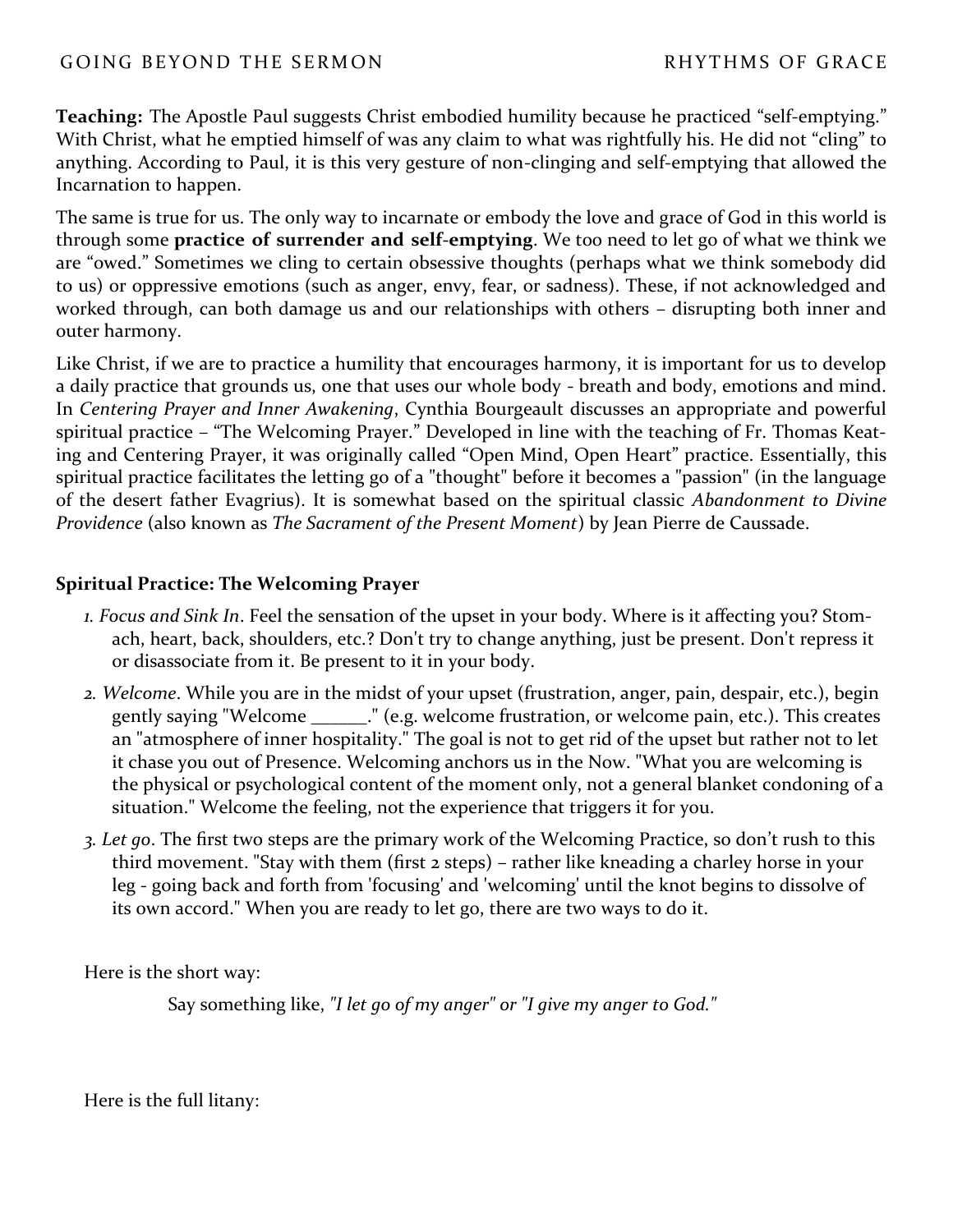Here is the full litany:

*Welcome, welcome, welcome.*

*I welcome everything that comes to me today because I know it's for my healing.*

*I welcome all thoughts, feelings, emotions, persons, situations, and conditions.*

*I let go of my desire for power and control.*

*I let go of my desire for affection, esteem, approval and pleasure.*

*I let go of my desire for survival and security.*

*I let go of my desire to change any situation, condition, person or myself.*

*I open to the love and presence of God and God's action within.* 

*Amen.*